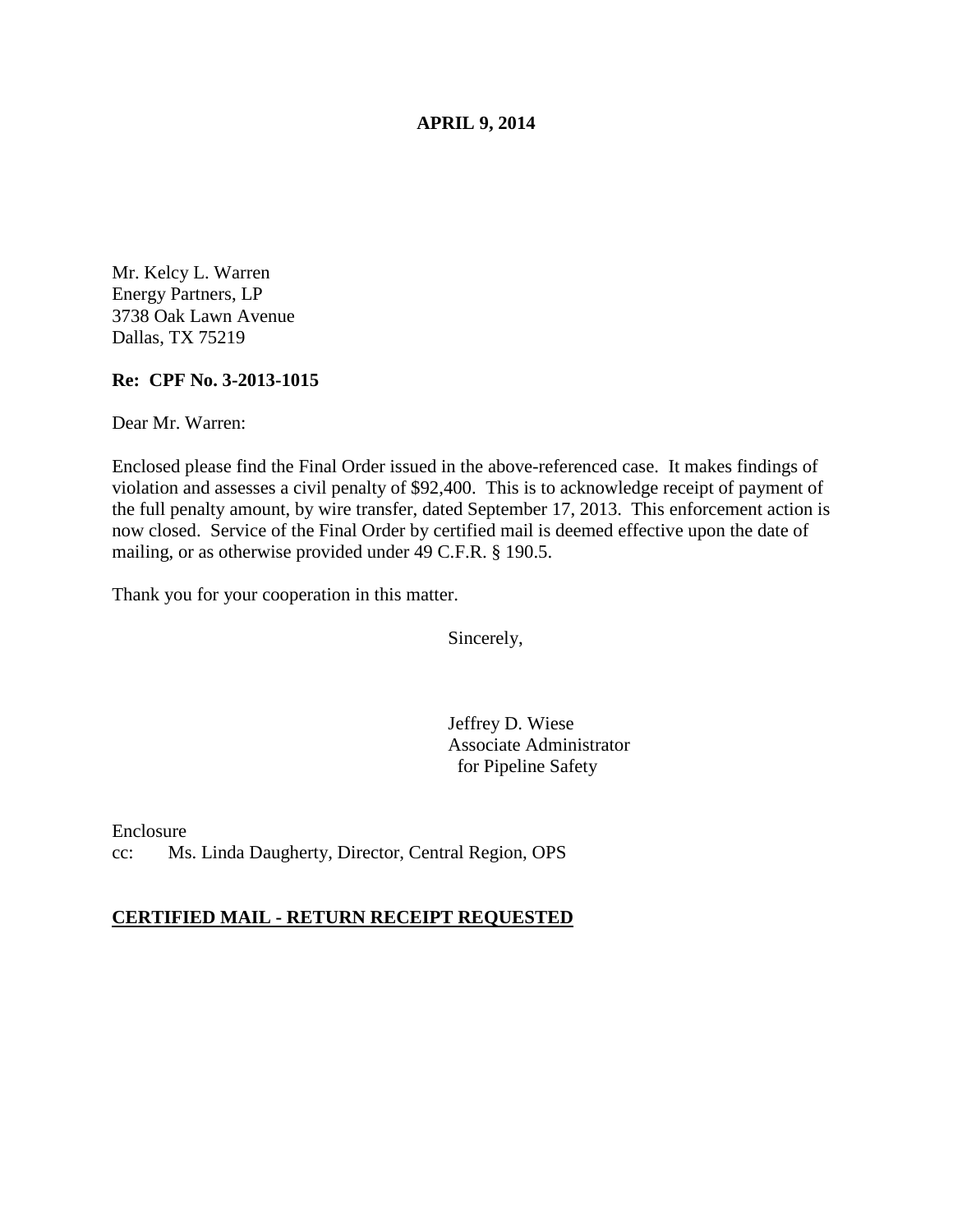## **U.S. DEPARTMENT OF TRANSPORTATION PIPELINE AND HAZARDOUS MATERIALS SAFETY ADMINISTRATION OFFICE OF PIPELINE SAFETY WASHINGTON, D.C. 20590**

 **) In the Matter of )** 

 **) Panhandle Eastern Pipe Line Company, ) CPF No. 3-2013-1015 )** 

**\_\_\_\_\_\_\_\_\_\_\_\_\_\_\_\_\_\_\_\_\_\_\_\_\_\_\_\_\_\_\_\_\_\_\_\_)** 

**\_\_\_\_\_\_\_\_\_\_\_\_\_\_\_\_\_\_\_\_\_\_\_\_\_\_\_\_\_\_\_\_\_\_\_\_** 

**Respondent. )** 

 $\overline{a}$ 

# **FINAL ORDER**

On July 10, 2012, pursuant to 49 U.S.C. § 60117, a representative of the Pipeline and Hazardous Materials Safety Administration (PHMSA), Office of Pipeline Safety (OPS), conducted an on-site pipeline safety inspection of the records of Panhandle Eastern Pipe Line Company's (PEPL or Respondent) meter and regulator stations in Centertown, Missouri and Auburn, Illinois. Panhandle Eastern Pipe Line Company, a subsidiary of Energy Partners LP, operates a 6,500-mile pipeline system with access to diverse supply sources and can deliver 2.8 Bcf/d of natural gas to Midwest and East Coast markets.<sup>1</sup>

As a result of the inspection, the Director, Central Region, OPS (Director), issued to Respondent, by letter dated August 20, 2013, a Notice of Probable Violation and Proposed Civil Penalty (Notice). In accordance with 49 C.F.R. § 190.207, the Notice proposed finding that Energy Transfer Partners had violated 49 C.F.R. § 192.619(a) and proposed assessing a civil penalty of \$92,400 for the alleged violations.

PEPL responded to the Notice by letter dated September 17, 2013 (Response). The company did not contest the allegations of violation and paid the proposed civil penalty of \$92,400, as provided in 49 C.F.R. § 190.227. Payment of the penalty serves to close the case with prejudice to Respondent.

# **FINDINGS OF VIOLATION**

In its Response, PEPL did not contest the allegations in the Notice that it violated 49 C.F.R. Part 192, as follows:

**Item 1:** The Notice alleged that Respondent violated 49 C.F.R. § 192.619(a), which states:

 $1$  http://www.panhandleenergy.com/comp\_pep.asp (last accessed on January 6, 2014)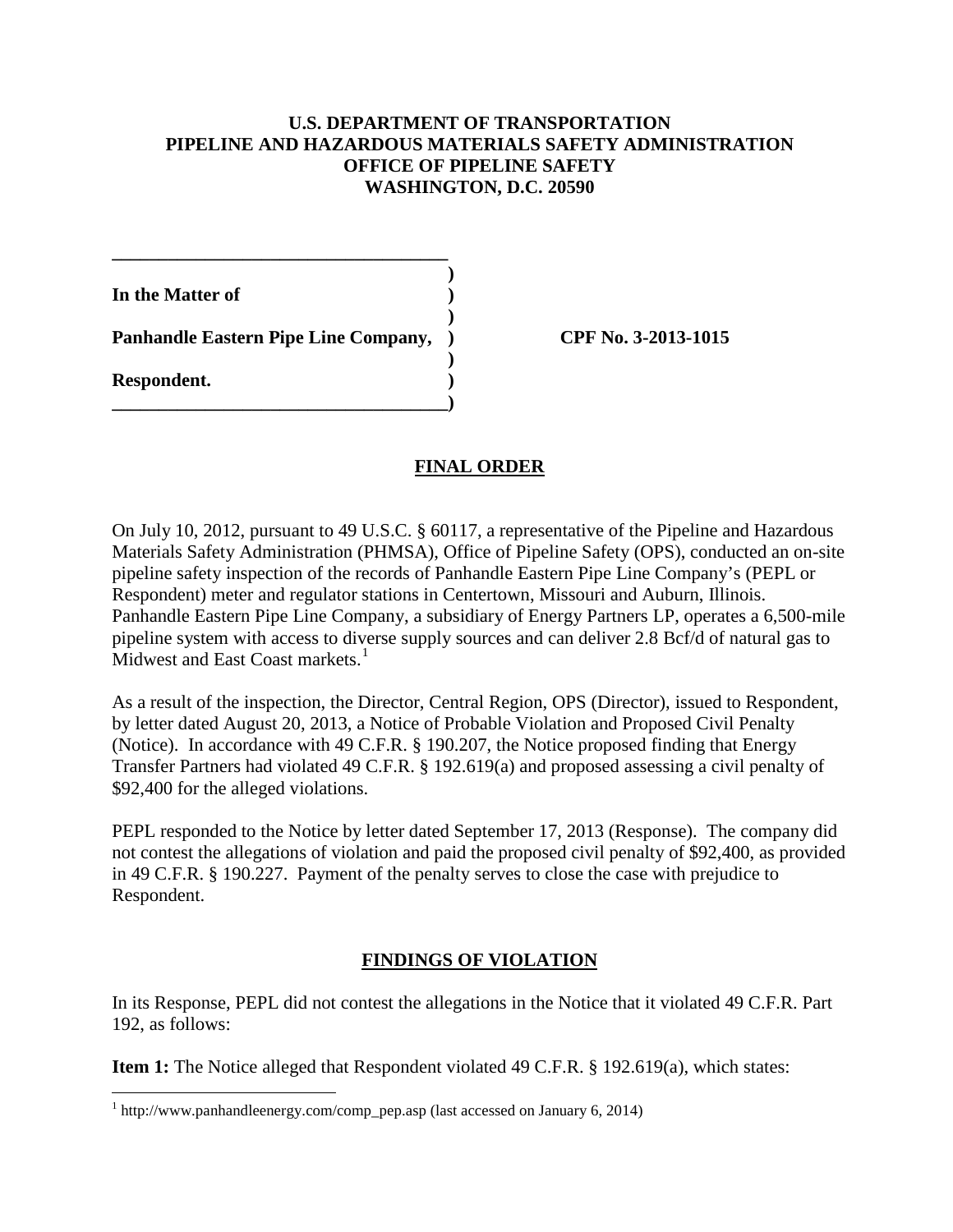#### **§ 192.619 Maximum allowable operating pressure: Steel or plastic pipelines.**

(a) No person may operate a segment of steel or plastic pipeline at a pressure that exceeds a maximum allowable operating pressure determined under paragraph (c) or (d) of this section, or the lowest of the following:...

The Notice alleged that Respondent violated 49 C.F.R. § 192.619(a) by operating the pipeline downstream of the Centertown, Missouri M & R station at a pressure that exceeded the established maximum allowable operating pressure (MAOP). Specifically, the Notice alleged that on October 28, 2011, PEPL's working and monitor regulators at the Centertown, Missouri's M & R station malfunctioned, allowing the operating pressure to reach 486 psig, which exceeded the MAOP of 99 psig. Due to moisture in the upstream pipeline, the pilot regulator failed to limit the pressure downstream. As a result, the pipeline operated above 110 psig for approximately 9 hours. Respondent did not contest this allegation of violation. Accordingly, based upon a review of all of the evidence, I find that Respondent violated 49 C.F.R. § 192.619(a) by operating the pipeline downstream of Centertown, Missouri and Auburn, Illinois M & R stations at pressures that exceeded the established MAOP.

**Item 2:** The Notice alleged that Respondent violated 49 C.F.R. § 192.619(a), as stated above, by operating the pipeline downstream of the Auburn, Illinois M & R station at a pressure that exceeded the established MAOP. Specifically, the Notice alleged that on April 26, 2012, PEPL's working and monitor regulators at the Auburn, Illinois M & R station malfunctioned, allowing the operating pressure to reach 550 psig, which exceeded the MAOP of 307 psig. As a result, the pipeline operated above its MAOP for approximately 1½ hours. Respondent did not contest this allegation of violation. Accordingly, based upon a review of all of the evidence, I find that Respondent violated 49 C.F.R. § 192.619(a) by operating the pipeline downstream of the Auburn, Illinois M & R station at a pressure which exceeded the established MAOP.

These findings of violation will be considered prior offenses in any subsequent enforcement action taken against Respondent.

### **ASSESSMENT OF PENALTY**

Under 49 U.S.C. § 60122, Respondent is subject to an administrative civil penalty not to exceed \$100,000 per violation for each day of the violation, up to a maximum of \$1,000,000 for any related series of violations. In determining the amount of a civil penalty under 49 U.S.C. § 60122 and 49 C.F.R. § 190.225, I must consider the following criteria: the nature, circumstances, and gravity of the violation, including adverse impact on the environment; the degree of Respondent's culpability; the history of Respondent's prior offenses; the Respondent's ability to pay the penalty and any effect that the penalty may have on its ability to continue doing business; and the good faith of Respondent in attempting to comply with the pipeline safety regulations. In addition, I may consider the economic benefit gained from the violation without any reduction because of subsequent damages, and such other matters as justice may require. The Notice proposed a total civil penalty of \$92,400 for the violations cited above.